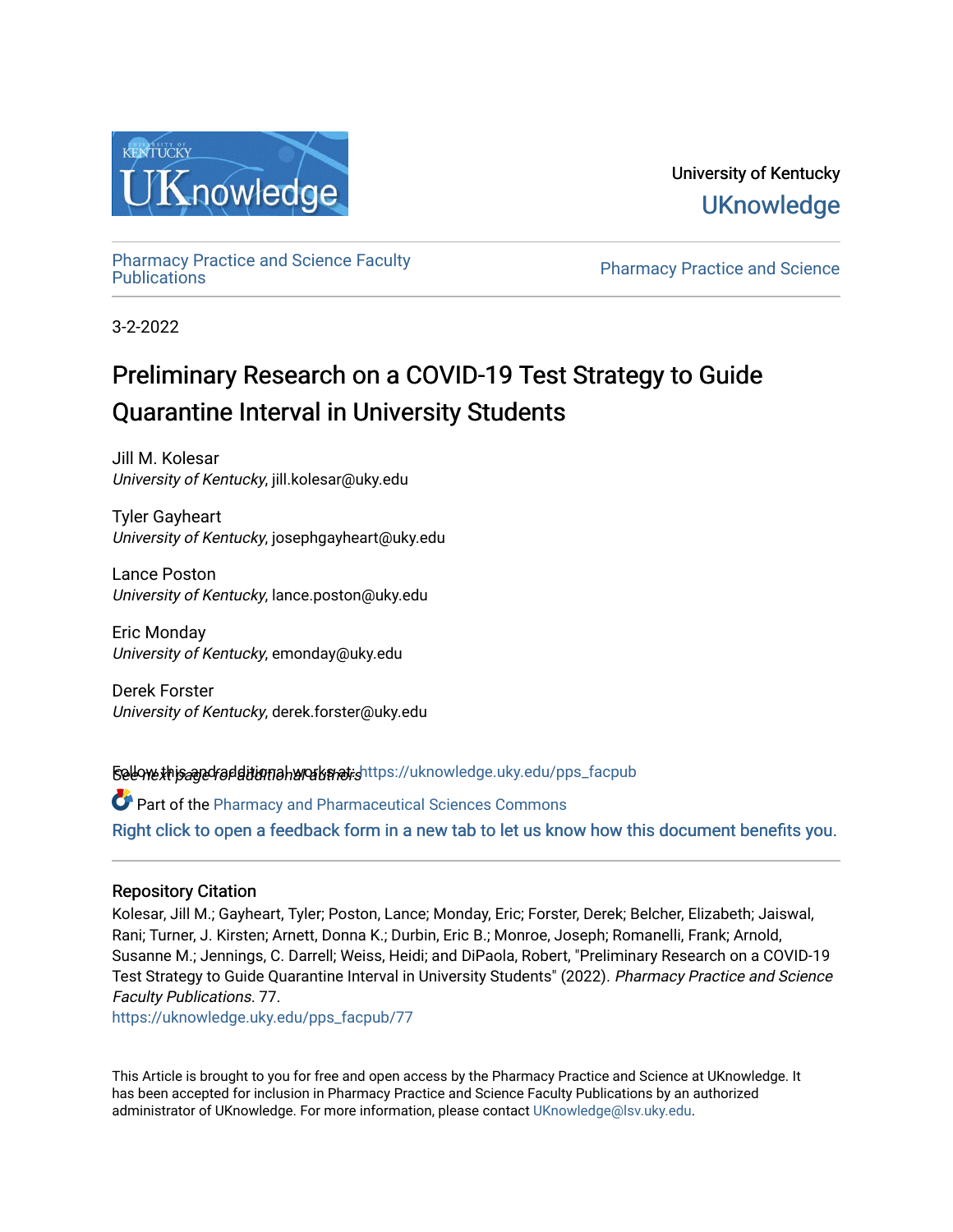# Preliminary Research on a COVID-19 Test Strategy to Guide Quarantine Interval in University Students

Digital Object Identifier (DOI) https://doi.org/10.3390/covid2030020

## Notes/Citation Information

Published in COVID, v. 2, issue 3.

© 2022 by the authors. Licensee MDPI, Basel, Switzerland.

This article is an open access article distributed under the terms and conditions of the Creative Commons Attribution (CC BY) license ([https://creativecommons.org/licenses/by/4.0/\)](https://creativecommons.org/licenses/by/4.0/).

### Authors

Jill M. Kolesar, Tyler Gayheart, Lance Poston, Eric Monday, Derek Forster, Elizabeth Belcher, Rani Jaiswal, J. Kirsten Turner, Donna K. Arnett, Eric B. Durbin, Joseph Monroe, Frank Romanelli, Susanne M. Arnold, C. Darrell Jennings, Heidi Weiss, and Robert DiPaola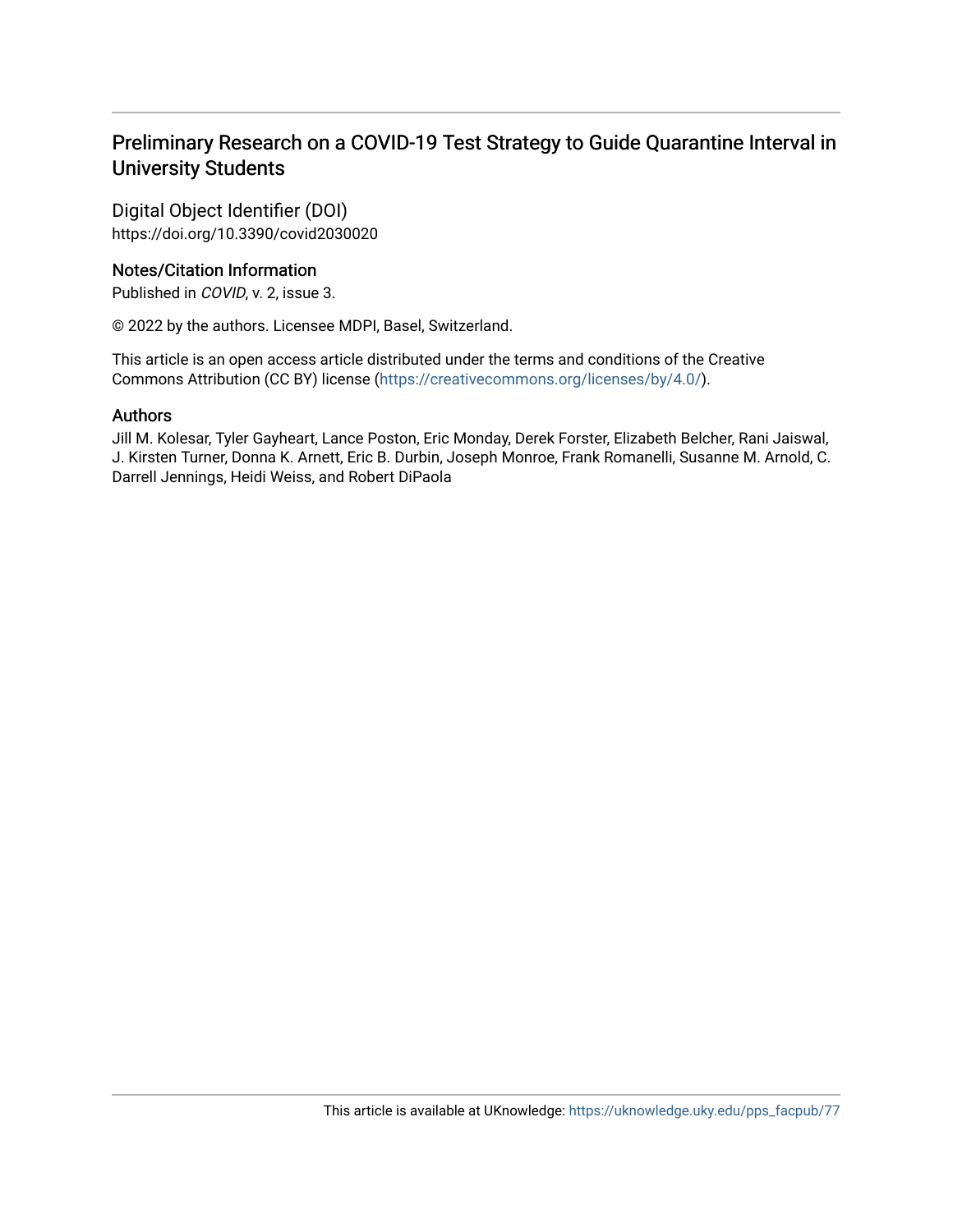



# *Article* **Preliminary Research on a COVID-19 Test Strategy to Guide Quarantine Interval in University Students**

**Jill M. Kolesar 1,2,3,\* [,](https://orcid.org/0000-0003-1802-6439) Tyler Gayheart <sup>4</sup> , Lance Poston <sup>5</sup> , Eric Monday <sup>6</sup> , Derek Forster <sup>2</sup> , Elizabeth Belcher <sup>3</sup> , Rani Jaiswal <sup>3</sup> , J. Kirsten Turner <sup>5</sup> , Donna K. Arnett <sup>7</sup> , Eric B. Durbin 2,3, Joseph Monroe <sup>8</sup> , Frank Romanelli <sup>1</sup> , Susanne M. Arnold <sup>2</sup> , C. Darrell Jennings <sup>2</sup> , Heidi Weiss <sup>2</sup> and Robert DiPaola <sup>2</sup>**

- <sup>1</sup> College of Pharmacy, University of Kentucky, Lexington, KY 40536, USA; frank.romanelli@uky.edu<br><sup>2</sup> College of Medicine, University of Kentucky, Lexington, KY 40536, USA; darek fereter@uky.edu (D
- <sup>2</sup> College of Medicine, University of Kentucky, Lexington, KY 40536, USA; derek.forster@uky.edu (D.F.); eric.durbin@uky.edu (E.B.D.); susanne.arnold@uky.edu (S.M.A.); cdjenn@email.uky.edu (C.D.J.); heidi.weiss@uky.edu (H.W.); rsdiapola@uky.edu (R.D.)
- <sup>3</sup> Markey Cancer Center, University of Kentucky, Lexington, KY 40536, USA; elizabeth.belcher@uky.edu (E.B.); rani.jaiswal@uky.edu (R.J.)
- 4 Information Technology Services, University of Kentucky, Lexington, KY 40536, USA; josephgayheart@uky.edu
- <sup>5</sup> Office for Student Success, University of Kentucky, Lexington, KY 40536, USA; lance.poston@uky.edu (L.P.); kristen.turner@uky.edu (J.K.T.)
- <sup>6</sup> Finance and Quantitative Methods, University of Kentucky, Lexington, KY 40536, USA; emonday@uky.edu
- <sup>7</sup> College of Public Health, University of Kentucky, Lexington, KY 40536, USA; donna.arnett@uky.edu<br><sup>8</sup> Pelice Department, University of Kentucky, Lexington, KY 40526, USA; in anno @ukas de
- <sup>8</sup> Police Department, University of Kentucky, Lexington, KY 40536, USA; jmonroe@uky.edu
- **\*** Correspondence: jill.kolesar@uky.edu

**Abstract:** Following COVID-19 exposure, the Centers for Disease Control (CDC) recommends a 10–14-day quarantine for asymptomatic individuals and more recently a 7-day quarantine with a negative PCR test. A university-based prospective cohort study to determine if early polymerase chain reaction (PCR) negativity predicts day 14 negativity was performed. A total of 741 asymptomatic students in quarantine was screened and 101 enrolled. Nasopharyngeal swabs were tested on days 3 or 4, 5, 7, 10, and 14, and the proportion of concordant negative results for each day versus day 14 with a two-sided 95% exact binomial confidence interval was determined. Rates of concordant negative test results were as follows: day 5 vs. day 14 = 45/50 (90%, 95% CI: 78–97%); day 7 vs. day 14 = 47/52 (90%, 95% CI: 79–97%); day 10 vs. day 14 = 48/53 (91%, 95% CI:79–97%), with no evidence of different negative rates between earlier days and day 14 by McNemar's test, *p* > 0.05. Overall, 14 of 90 (16%, 95% CI: 9–25%) tested positive while in quarantine, with seven initial positive tests on day 3 or 4, 5 on day 5, 2 on day 7, and none on day 10 or 14. Based on concordance rates between day 7 and 14, we anticipate that 90% (range: 79–97%) of individuals who are negative on day 7 will remain negative on day 14, providing the first direct evidence that exposed asymptomatic students ages 18–44 years in a university setting are at low risk if released from quarantine at 7 days if they have a negative PCR test prior to release. In addition, the 16% positive rate supports the ongoing need to quarantine close contacts of COVID-19 cases.

**Keywords:** COVID-19; quarantine; students; PCR; SARS-CoV-2; pandemic

#### **1. Introduction**

Coronavirus disease 2019 (COVID-19) is an infectious disease caused by the novel coronavirus SARS-CoV-2, first reported in Wuhan, China, on 12 December 2019 [\[1\]](#page-7-0). The disease was declared a global emergency by the World Health Organization on 30 January 2020 and a global pandemic on 11 March 2020 [\[2\]](#page-7-1). COVID-19 is primarily spread by respiratory droplets, with an estimated reproduction number  $(R_0)$  of 2.8–5.5 [\[3\]](#page-7-2), which suggests COVID-19 is more transmissible than seasonal influenza, with an  $R_0$  of 1.8 [\[4\]](#page-7-3). While the majority of individuals with a symptomatic infection have mild symptoms,



**Citation:** Kolesar, J.M.; Gayheart, T.; Poston, L.; Monday, E.; Forster, D.; Belcher, E.; Jaiswal, R.; Turner, J.K.; Arnett, D.K.; Durbin, E.B.; et al. Preliminary Research on a COVID-19 Test Strategy to Guide Quarantine Interval in University Students. *COVID* **2022**, *2*, 254–260. [https://](https://doi.org/10.3390/covid2030020) [doi.org/10.3390/covid2030020](https://doi.org/10.3390/covid2030020)

Academic Editor: Joan Puig-Barberà

Received: 1 July 2021 Accepted: 16 February 2022 Published: 2 March 2022

**Publisher's Note:** MDPI stays neutral with regard to jurisdictional claims in published maps and institutional affiliations.



**Copyright:** © 2022 by the authors. Licensee MDPI, Basel, Switzerland. This article is an open access article distributed under the terms and conditions of the Creative Commons Attribution (CC BY) license [\(https://](https://creativecommons.org/licenses/by/4.0/) [creativecommons.org/licenses/by/](https://creativecommons.org/licenses/by/4.0/)  $4.0/$ ).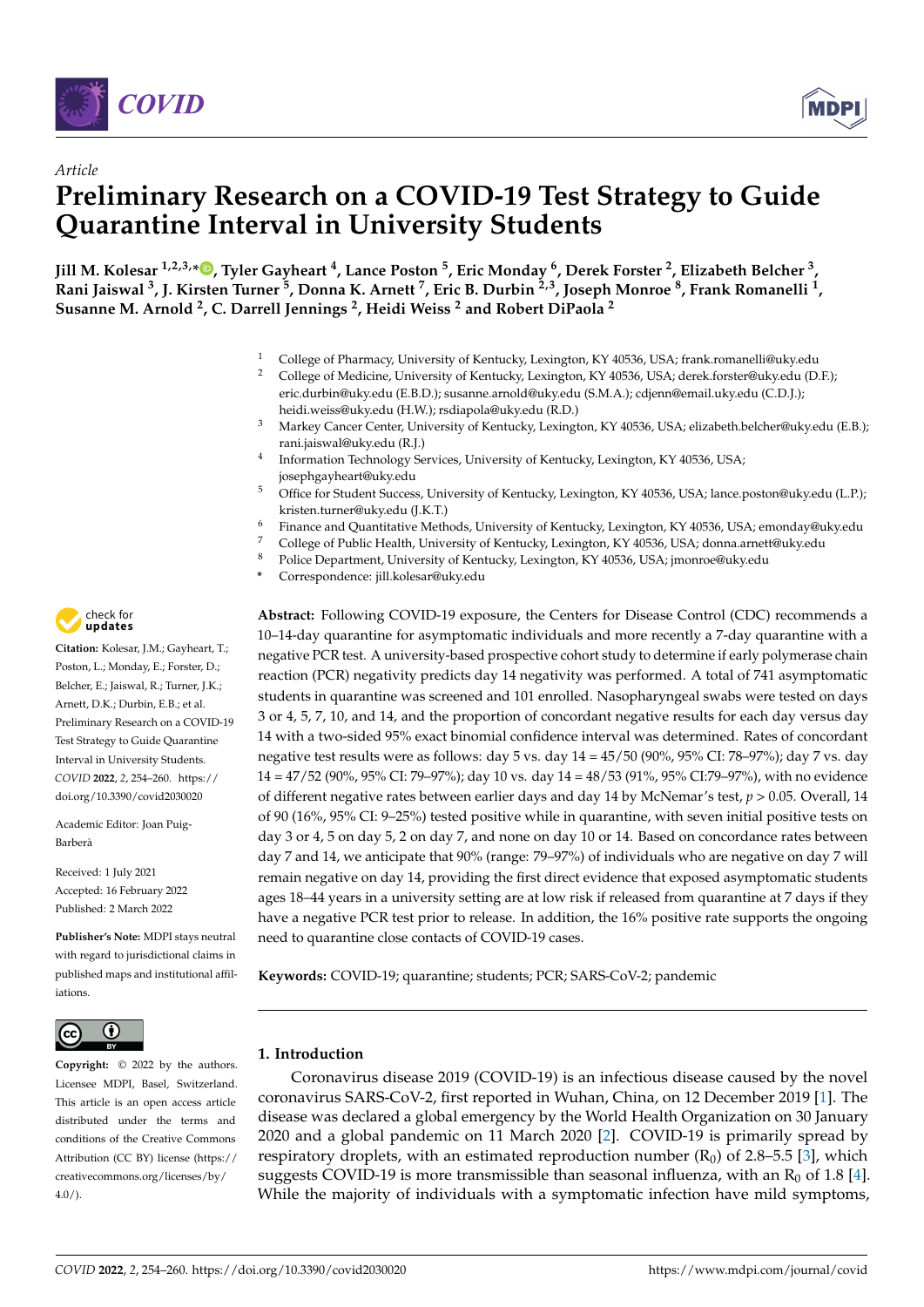the case fatality rate is approximately 1% [\[1,](#page-7-0)[2\]](#page-7-1), making COVID-19 more pathogenic than seasonal influenza pandemics with a case fatality rate of approximately 0.01% [\[5\]](#page-7-4).

Since effective pharmacological interventions are limited, public health measures including social distancing, isolation, and quarantine are employed to limit spread of the virus, reduce infections, and prevent deaths. Isolation separates infected individuals, and quarantine separates asymptomatic individuals who have had contact with a COVID-19 case [\[6\]](#page-7-5). Currently, there are no prospective studies demonstrating the benefit of quarantine to prevent COVID-19 infections. A recent Cochrane review includes modeling studies that consistently suggest isolation of infected individuals and quarantine of contacts is beneficial, with 44–88% of cases averted and 31–63% of deaths, although the authors rated the evidence of certainty as low [\[7\]](#page-7-6). Additional prospective studies, especially in university settings, are warranted so that informed decisions can be made with regard to quarantine status of students.

The CDC currently recommends a 14-day quarantine [\[6\]](#page-7-5) based on an early report from WHO-China, suggesting a mean viral incubation period of 5–6 days with a range of 14 days [\[1\]](#page-7-0). Recently, among asymptomatic individuals, a 10-day quarantine, or a 7-day quarantine with a negative PCR test was determined to be acceptable by the CDC [\[6\]](#page-7-5). Rather than relying on prospective studies, this recommendation is based on modeling studies (pending peer review) [\[8,](#page-7-7)[9\]](#page-7-8), showing the post-quarantine transmission risk was approximately 4% at 7 days with a negative test and 1.4% at 10 days without testing. Given the limited data supporting these recommendations, the need to understand the applicability for students in the university setting, and the negative financial, emotional, and logistical impact of an extended quarantine period [\[10\]](#page-7-9), the purpose of this study was to test the hypothesis that consistent testing throughout the quarantine period might reliably predict day 14 outcome and therefore could be used to determine if asymptomatic students might qualify for a shortened quarantine duration.

#### **2. Materials and Methods**

#### *2.1. Study Design*

Screening, Testing and Tracing to Accelerate Restart and Transition (START) is a prospective cohort study. Quarantined students were enrolled between 24 September 2020 and 24 November 2020, with the last student completing their 14-day quarantine on 6 December 2020. Per the Institutional Review Board (IRB)-approved protocol (NCT04573634), each student who entered quarantine was invited to participate in the study. Individuals who elected to participate were called by study personnel, and the consent process was performed over the telephone with an emailed consent document. At study entry, concierge testing was scheduled by UK HealthCorps and conducted by an outside vendor who went to the student's location. Test results were transmitted to UK HealthCorps. Students received a \$10 gift card for each PCR test completed, which was emailed to them after they completed the study.

Age, gender, symptom status, and the outcome of the viral PCR test were provided to the study team by UK HealthCorps. Participants were emailed a survey to characterize COVID-19 exposures, including length of exposure, whether the exposure was a household contact, and whether there was direct physical contact or sharing of secretions. Surveys were initially administered at enrollment, and non-responsive individuals received up to two additional attempts spaced 2 weeks apart.

#### *2.2. Study Population*

Participants were students at the University of Kentucky who were >18 years of age, asymptomatic, and quarantined for 14 days due to a close contact with a known COVID-19 case. Participants were required to enroll within 3 days of exposure but were not required to have a negative test at study entry. Participants were excluded from the study population if they had a psychiatric illness or social situation that would limit compliance with study requirements.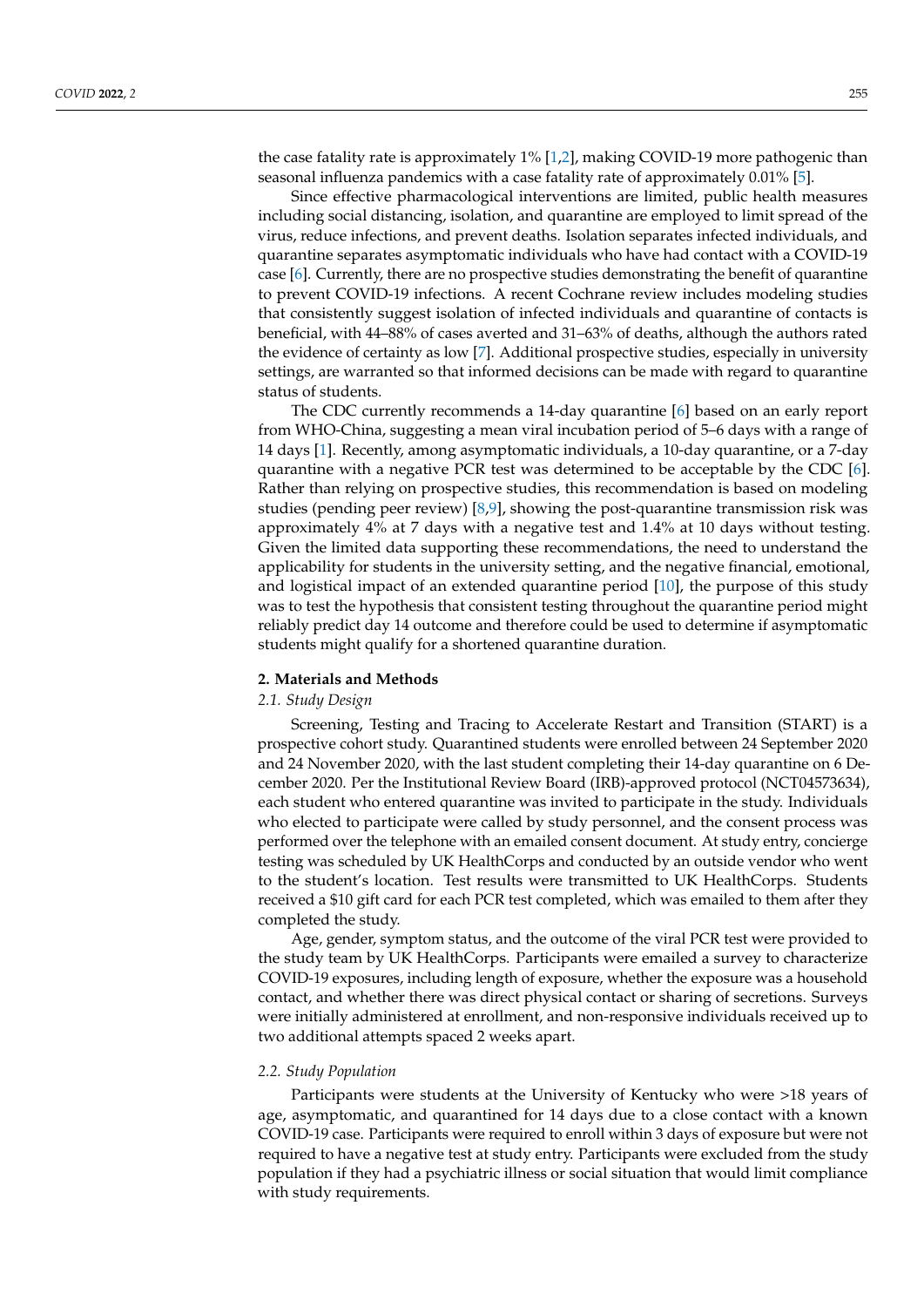#### *2.3. Testing*

SARS-CoV2 nucleic acid amplification test (NAAT) testing was performed by a commercial vendor (WildHealth) utilizing a laboratory developed qPCR test on nasopharyngeal swab on days 3 or 4, 5, 7, 10, and 14 of the quarantine period. Nucleic acid was extracted and purified from the sample using an automated system (Kingfisher, ThermoFisher Scientific, Waltham, MA, USA). Two regions of the SARS-CoV2 N-gene specific RNA were identified by LDT specific primers and amplified (TaqPath™ 1-Step RT-qPCR Master Mix) and detected using a quantitative RT-PCR reaction (QuantStudio 5, ThermoFisher Scientific).

#### *2.4. Oversight and Funding*

The study was registered at <ClinicalTrials.gov> (accessed on 17 June 2020) (NCT04573634) and approved by the University of Kentucky IRB (UK #59793). Study conduct was in accordance with the principles of the Declaration of Helsinki and Good Clinical Practice guidelines. The only exclusions from the analyses were three individuals who were ineligible because they refused to quarantine. Gift cards were provided by the University of Kentucky COVID-19 response team, and the Markey Cancer Center supported the statistical analysis.

#### *2.5. Outcomes*

The START study opened on 17 June 2020 with the primary endpoint to determine the penetrance of COVID-19 in Kentucky by assessing the prevalence of IgG antibodies to SARS CoV-2. It was amended on 18 September 2020 to add a student quarantine cohort and two secondary endpoints were added: (1) to determine PCR positivity over a 14-day quarantine period; and (2) to determine if PCR negativity on days 3, 5, 7, or 10 by standard of care testing predicts PCR negativity on day 14.

#### *2.6. Sample Size*

The main goal of the study was to estimate the proportion of concordant negative test results from earlier days vs. day 14. The planned total sample size of 100 students completing a 14-day quarantine provides an estimate of overall positivity rate, rates on specific days of quarantine and the proportion of concordant negative results for each day versus day 14 with a two-sided 95% exact binomial confidence interval with a width that is no larger than 30%.

#### *2.7. Statistical Analysis*

Descriptive statistics were calculated to summarize demographic and student exposure characteristics. The proportions of concordant negative test results between days 5, 7, and 10 versus day 14 were estimated along with two-sided 95% exact binomial confidence intervals. A McNemar's test for these paired time point results was utilized to compare the proportion of negative results on earlier days versus day 14.

#### **3. Results**

Total enrollment at the University of Kentucky is approximately 30,000 students. Between 24 September 2020 and 24 November 2020, a total of 741 students was invited to participate; 331 declined participation, 324 were unreachable, 3 refused to quarantine, and 101 students enrolled. After enrollment, two students refused additional testing and withdrew. Age, gender, and symptoms status were available for 99 students. Nine of these students did not formally withdraw but did not complete the survey or testing. Study participants are described in Table [1.](#page-5-0) The median age of study participants was 21 (range 18–44) years. There were 68 female (69%) and 31 male (31%) participants, with 33/99 (33%) being exposed to an asymptomatic individual, 43/99 (43%) being exposed to a symptomatic individual, and 23/99 (23%) not knowing the status of their contact.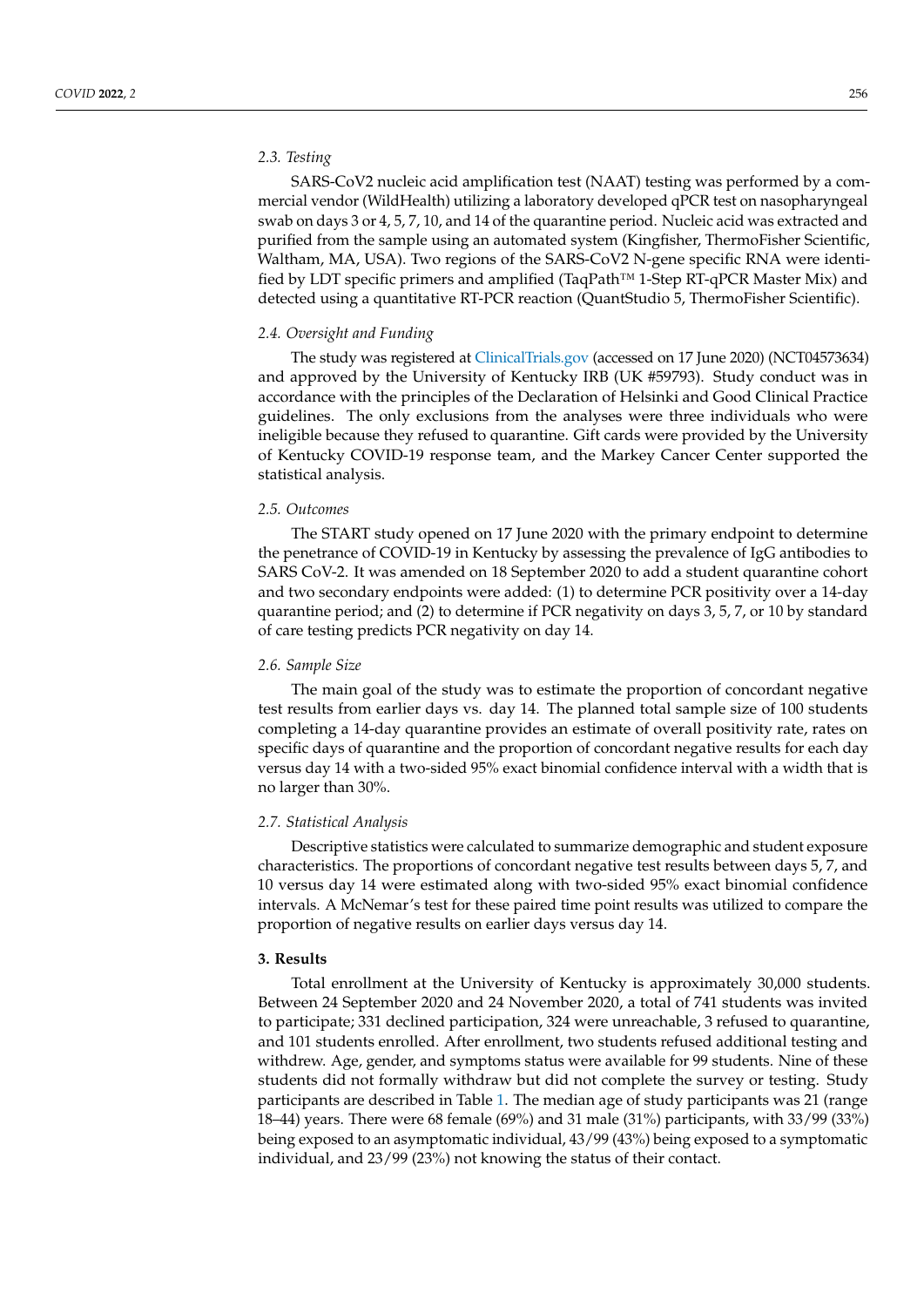|        |                            |       | Ever<br>COVID-19<br>Positive       | Remained<br>COVID-19<br>Negative | No COVID-19 &<br>Result |
|--------|----------------------------|-------|------------------------------------|----------------------------------|-------------------------|
| Gender |                            |       |                                    |                                  |                         |
|        | Female                     | 68    | 10                                 | 52                               | 6                       |
|        | Male                       | 31    | $\overline{4}$                     | 23                               | $\overline{\mathbf{4}}$ |
| Age    | Median                     | 21    |                                    |                                  |                         |
|        | Range                      | 18-44 |                                    |                                  |                         |
|        |                            |       | Exposure to Symptomatic Individual |                                  |                         |
|        | No                         | 33    | 1(3%)                              | 27 (82%)                         | 5(15%)                  |
|        | Yes                        | 43    | 7(16%)                             | 32 (74%)                         | 4(9%)                   |
|        | <b>Status Not</b><br>Known | 23    | 6(26%)                             | 16 (70%)                         | 1(4%)                   |
|        |                            |       | Household Contact                  |                                  |                         |
|        | Yes                        | 39    | $4(10\%)$                          | 31 (80%)                         | $4(10\%)$               |
|        | No                         | 41    | 7(17%)                             | 31 (76%)                         | 3(7%)                   |
|        | Missing data*              | 19    | 3(16%)                             | 13 (68%)                         | 3(16%)                  |
|        |                            |       | Unmasked Exposure Time             |                                  |                         |
|        | <1 h                       | 18    | 1(6%)                              | 17 (94%)                         | $\boldsymbol{0}$        |
|        | $1 - 3h$                   | 30    | 5(17%)                             | 20 (67%)                         | 5(17%)                  |
|        | >3 h                       | 32    | 5(16%)                             | 24 (75%)                         | 2(6%)                   |
|        | Missing data*              | 19    | 3(16%)                             | 13 (68%)                         | 3(16%)                  |
|        |                            |       | <b>Direct Physical Contact</b>     |                                  |                         |
|        | Yes                        | 24    | 3(13%)                             | 19 (79%)                         | 2(8%)                   |
|        | No                         | 56    | 8(14%)                             | 43 (77%)                         | 5(9%)                   |
|        | Missing data*              | 19    | 3(16%)                             | 13 (68%)                         | 3(16%)                  |
|        |                            |       | <b>Exchange of Secretions</b>      |                                  |                         |
|        | Yes                        | 18    | 3(17%)                             | 14 (77%)                         | 1(6%)                   |
|        | No                         | 62    | 8 (13%)                            | 48 (77%)                         | $6(10\%)$               |
|        | Missing data*              | 19    | 3(16%)                             | 13 (68%)                         | 3(16%)                  |

<span id="page-5-0"></span>Table 1. Characteristics of study participants #.

\* Did not complete survey; & Did not have testing; # Excludes 2 students who withdrew after enrolling.

The study population completed a median of four PCR tests. Overall, 14 of 90 (16%) had at least one positive test while in quarantine. Of the 14 students testing positive, 7 individuals tested positive initially on day 3 or 4, 5 individuals on day 5, and 2 individuals on day 7. No students tested positive initially on day 10 or 14. The rates of concordant negative test results among those who completed tests from earlier days and day 14 are as follows: day 5 vs. day 14 = 45/50 (90% concordant negative, 95% CI: 78–97%); day 7 vs. day 14 = 47/52 (90% concordant negative, 95% CI: 79–97%); day 10 vs. day 14 = 48/53 (91% concordant negative, 95% CI: 79–97%). A McNemar's test for these paired time points did not reach statistical significance (*p* > 0.05), indicating no evidence of differences in negative rates between earlier days and day 14. There were no instances where a negative test in earlier days was discordant with a positive result on day 14.

Being exposed to someone with an asymptomatic infection may be associated with lower risk of transmission, with only 3% (1/33) of these individuals developing an infection, while not knowing the symptom status of the case to which they were exposed appeared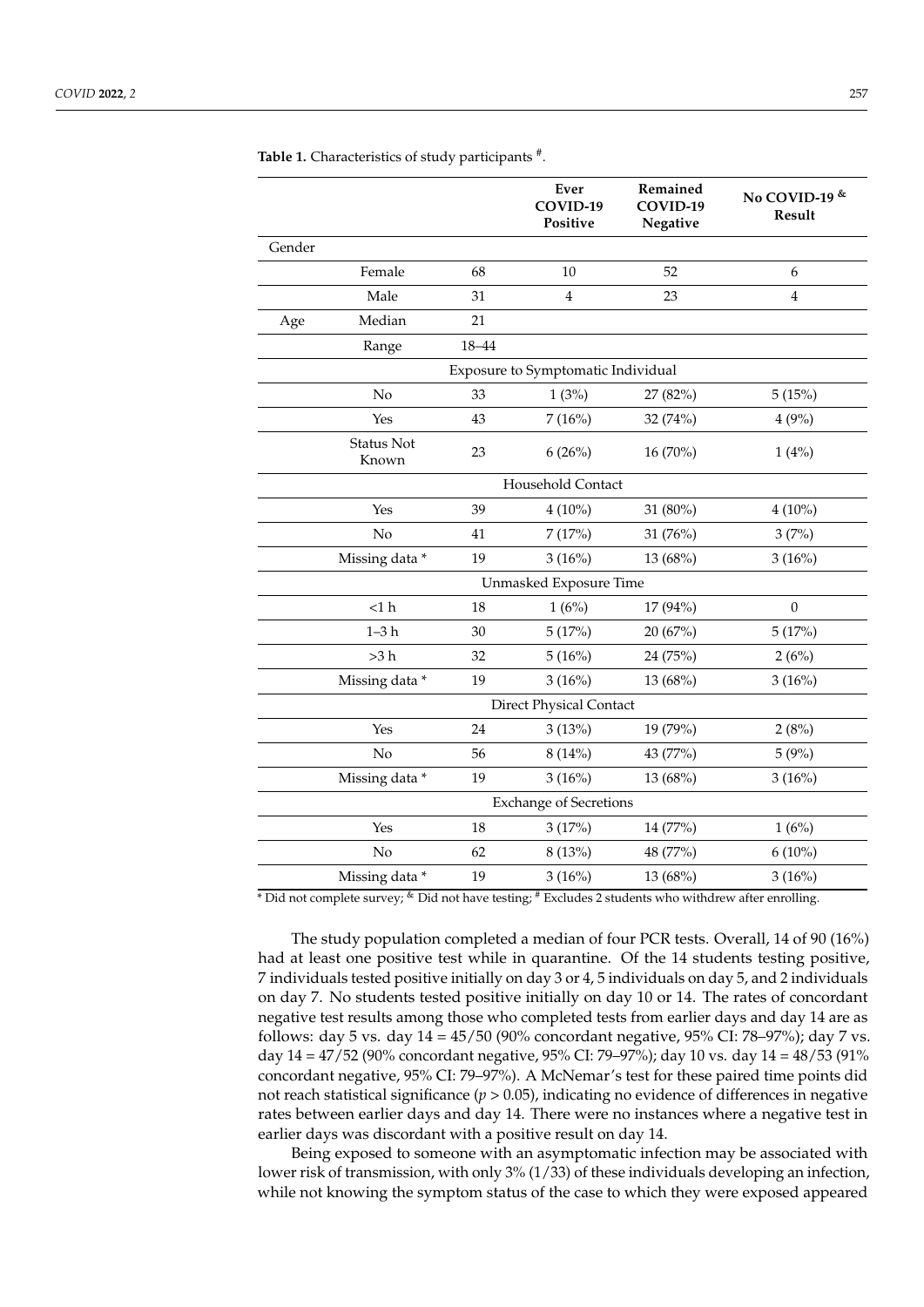to increase the risk with 26% (6/23) developing a COVID infection. Of the other contact measures, only unmasked exposure time appeared to influence the risk of transmission, with only 6% (1/18) of individuals exposed for less than an hour developing an infection.

#### **4. Discussion**

This is the first prospective study of students in a university setting assessing a testing strategy to predict day 14 positivity to evaluate the safety of shortened quarantine recommendations for young adults. Since quarantine times are poorly adhered to, with only 10.9% of quarantining individuals remaining at home in one report [\[11\]](#page-7-10), a testing strategy that allows for a reduction in quarantine time could lead to improved compliance and reduce transmission. The 14-day quarantine in asymptomatic individuals is based on the probability of exposed individuals developing symptoms, which is 50% at 5 days [\[12\]](#page-7-11) and > 95% at 14 [\[13\]](#page-7-12). In this study, concordance of negativity rates between day 5 and later dates with day 14 were consistently high, ranging from 90 to 91%, and all quarantining students who developed a COVID-19 infection were positive by day 7 post exposure. Consistent with CDC recommendations [\[6\]](#page-7-5), this study provides prospective evidence that a negative COVID-19 test in young adults on day 7 predicts those unlikely to develop a COVID-19 infection and supports the CDC recommendation that 7 days with a negative test may be an adequate quarantine period in the university setting.

Our study demonstrated that the overall COVID-19 positivity rate in quarantining individuals was 16%. These results are consistent with a recent meta-analysis that evaluated the transmission rate of COVID-19 among household contacts [\[14\]](#page-8-0). Including 40 publications and more than 30,000 individuals, the authors estimated the overall household secondary attack rate (defined as the number of new cases divided by the total number of individuals exposed in the household) to be 18.8% (95% CI: 15.4–22.2%) [\[14\]](#page-8-0). We observed similar transmission rates in our study for both household and non-household transmission in this study, supporting the need for quarantine after exposure.

There are approximately 20 million students enrolled in institutions of higher education in the United States. Mental health issues are common among college students, with 25% being treated for anxiety or depression and suicide the second leading cause of death in this population [\[15\]](#page-8-1). When institutions of higher education converted to almost complete remote, on-line instruction in response to the COVID-19 pandemic, usual college activities that foster engagement and belonging were also suspended, resulting in increased stress and anxiety in most individuals and many concerns related to decreased social interactions due to physical distancing. Isolation, including during a prolonged quarantine, may have significant negative impacts on college students' emotional health as well as the overall vitality of colleges and universities [\[16,](#page-8-2)[17\]](#page-8-3). Our results suggest that the quarantine period could safely be reduced to 7 days for college-age students.

Strengths of this study include its prospective design with a priori sampling size requirements designed to estimate rates with a specified level of precision. The resulting concordant negative rate estimates and level of precision were consistent and are similar across all timepoints. The primary limitation is a potential lack of generalizability as it was conducted in a relatively young and asymptomatic population in a single geographic university setting, and testing was performed by nasopharangeal swab. Whether these findings apply to a wider population or other testing methods is not known. In addition, we had a relatively large drop-out rate (11/101, 11%). Despite this, our negative concordance estimates are precise and reliable and provide prospective confirmation of the current modeling estimates that suggest a 7-day quarantine time is adequate in asymptomatic low-risk individuals. This study contributes important data to support a critically needed data-driven approach to COVID-19 related decision making [\[15\]](#page-8-1). Finally, as noted in CDC guidelines, local public health departments guide local quarantine recommendations, and decisions should be based on understanding and balancing the potential risk of shorter quarantine periods and consideration of local circumstances in this evolving pandemic.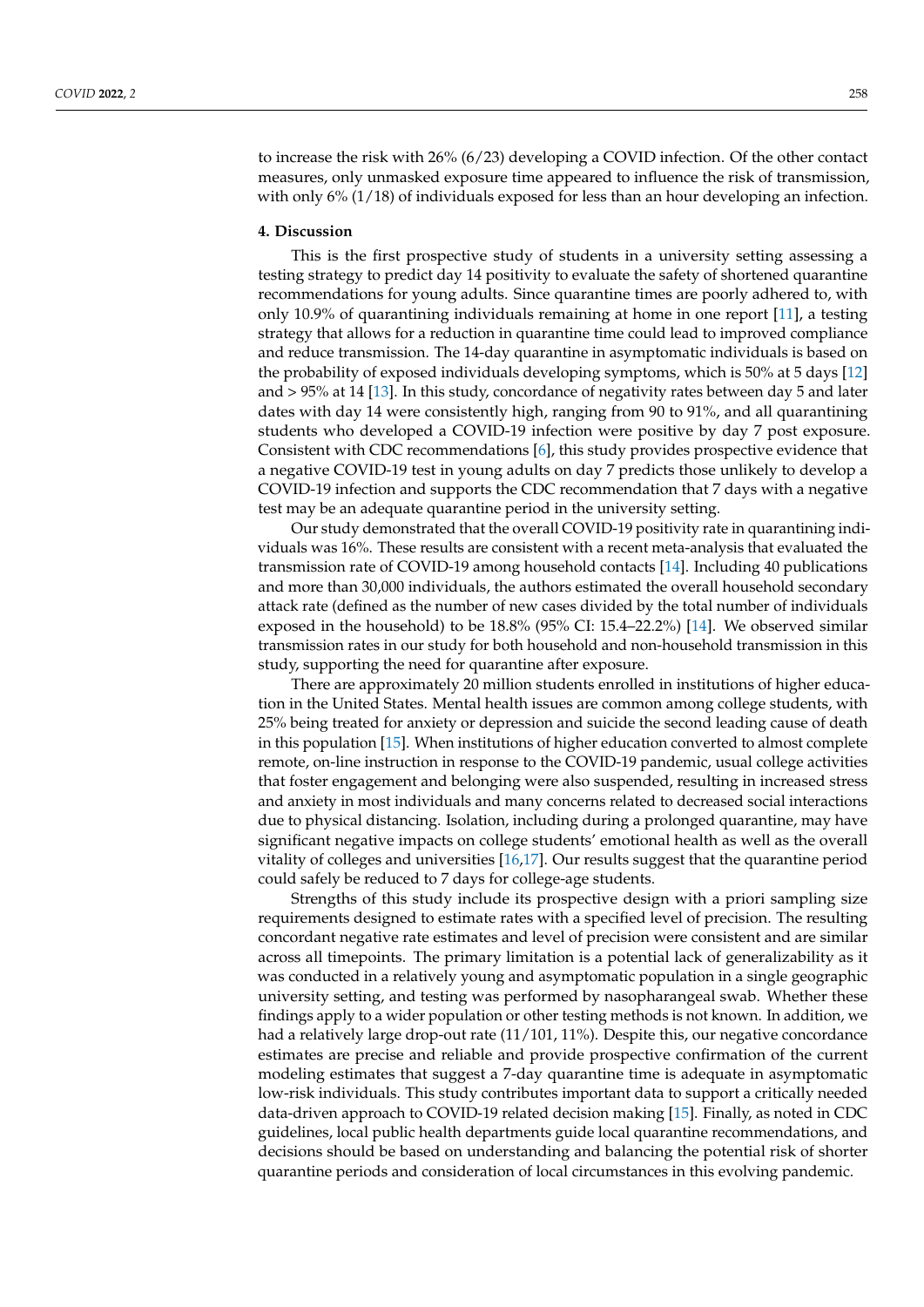**Author Contributions:** Conceptualization, J.M.K., R.D., D.F., D.K.A. and S.M.A.; Methodology, E.B., R.J., C.D.J. and H.W.; Formal Analysis, R.J. and H.W.; Investigation, J.M.K.; Resources, E.M., J.M. and J.K.T.; Data Curation, E.B.D.; Writing, J.M.K.; Writing—Review and Editing, J.M.K., R.D. and F.R.; Project Administration, T.G. and L.P. All authors have read and agreed to the published version of the manuscript.

**Funding:** NCI Cancer Center Support Grant (P30 CA177558).

**Institutional Review Board Statement:** The study was conducted in accordance with the Declaration of Helsinki, and approved by the Institutional Review Board (or Ethics Committee) of The University of Kentucky (UK #59793, initial approval 17 June 2020).

**Informed Consent Statement:** Informed consent was obtained from all subjects involved in the study.

**Data Availability Statement:** The data presented in this study are available upon request from the corresponding author. The data are not publicly available due to privacy concerns.

**Acknowledgments:** The study investigators gratefully acknowledge the quarantined students who made this study possible, study staff, Justin Levens who managed the data, and Eric Orr, who coordinated between the study team and the University of Kentucky (UK) HealthCorps. The authors also acknowledge the UK Screening Testing and Tracing to Accelerate Restart and Transition (START) team for helpful discussion and critical review of the manuscript; the START team includes Robert DiPaola; Donna K. Arnett; Susanne Arnold; Jay Blanton; Richard Chapman; Becky Dutch; Derek Forster; Tyler Gayheart; Lauren Greathouse; Hanine El Haddad; Cliff Iler; C. Darrel Jennings; Jill Kolesar; Ian McClure; Erin McMahon; Brian Nichols; Lance Poston; Evan Ramsay; Frank Romanelli; Jennifer Rose; Mathew Sanger; Colleen Swartz, DNP; Heidi Weiss and Pamela Woods.

**Conflicts of Interest:** The authors declare no conflict of interest.

#### **References**

- <span id="page-7-0"></span>1. World Health Organization. Report of the WHO-China Joint Mission on Coronavirus Disease 2019 (COVID-19). Available online: <https://www.who.int/docs/default-source/coronaviruse/who-china-joint-mission-oncovid-19-final-report.pdf> (accessed on 24 November 2020).
- <span id="page-7-1"></span>2. World Health Organization (WHO). Rolling Updates on Coronavirus Diseases (COVID-19). Available online: [www.who.int/](www.who.int/emergencies/diseases/novel-coronavirus-2019/events-as-they-happen) [emergencies/diseases/novel-coronavirus-2019/events-as-they-happen](www.who.int/emergencies/diseases/novel-coronavirus-2019/events-as-they-happen) (accessed on 8 December 2020).
- <span id="page-7-2"></span>3. Liu, Y.; Gayle, A.; Wilder-Smith, A.; Rocklov, J. The reproductive number of COVID-19 is higher compared to SARS coronavirus. *J. Travel. Med.* **2020**, *27*, 21. [\[CrossRef\]](http://doi.org/10.1093/jtm/taaa021) [\[PubMed\]](http://www.ncbi.nlm.nih.gov/pubmed/32052846)
- <span id="page-7-3"></span>4. Biggerstaff, M.; Cauchemez, S.; Reed, C.; Gambhir, M.; Finelli, L. Estimates of the reproduction number for seasonal, pandemic, and zoonotic influenza: A systematic review of the literature. *BMC Infect. Dis.* **2014**, *14*, 480. [\[CrossRef\]](http://doi.org/10.1186/1471-2334-14-480) [\[PubMed\]](http://www.ncbi.nlm.nih.gov/pubmed/25186370)
- <span id="page-7-4"></span>5. Taubenberger, J.K.; Morens, D.M. 1918 Influenza: The mother of all pandemics. *Emerg. Infect. Dis.* **2006**, *12*, 15–22. [\[CrossRef\]](http://doi.org/10.3201/eid1209.05-0979) [\[PubMed\]](http://www.ncbi.nlm.nih.gov/pubmed/16494711)
- <span id="page-7-5"></span>6. Centers for Disease Control and Prevention. Coronavirus Disease. 2019. Available online: [https://www.cdc.gov/coronavirus/20](https://www.cdc.gov/coronavirus/2019-ncov/more/scientific-brief-options-to-reduce-quarantine.html) [19-ncov/more/scientific-brief-options-to-reduce-quarantine.html](https://www.cdc.gov/coronavirus/2019-ncov/more/scientific-brief-options-to-reduce-quarantine.html) (accessed on 8 December 2020).
- <span id="page-7-6"></span>7. Nussbaumer-Streit, B.; Mayr, V.; Dobrescu, A.I.; Chapman, A.; Persad, E.; Klerings, I.; Wagner, G.; Siebert, U.; Christof, C.; Zachariah, C.; et al. Quarantine alone or in combination with other public health measures to control COVID-19: A rapid review. *Cochrane Database Syst. Rev.* **2020**, *8*, 4.
- <span id="page-7-7"></span>8. Quilty, B.J.; Clifford, S.; Flasche, S.; Kucharski, A.J.; Edmunds, W.J. Quarantine and Testing Strategies in Contact Tracing for SARS-CoV-2: A Modelling Study. *Lancet Public Health* **2021**, *6*, e175–e183. [\[CrossRef\]](http://doi.org/10.1016/S2468-2667(20)30308-X)
- <span id="page-7-8"></span>9. Wells, C.R.; Townsend, J.P.; Pandey, A. Optimal COVID-19 Quarantine and Testing Strategies. *Nat. Commun.* **2021**, *12*, 356. [\[CrossRef\]](http://doi.org/10.1038/s41467-020-20742-8) [\[PubMed\]](http://www.ncbi.nlm.nih.gov/pubmed/33414470)
- <span id="page-7-9"></span>10. Singh, S.P.; Khokhar, A. Prevalence of Posttraumatic Stress Disorder and Depression in General Population in India During COVID-19 Pandemic Home Quarantine. *Asia Pac. J. Public Health* **2021**, *33*, 154–156. [\[CrossRef\]](http://doi.org/10.1177/1010539520968455) [\[PubMed\]](http://www.ncbi.nlm.nih.gov/pubmed/33198479)
- <span id="page-7-10"></span>11. Smith, L.E.; Potts, H.W.W.; Amlot, R.; Fear, N.T.; Michie, S.; Rubin, J. Adherence to the Test, Trace and Isolate System: Results from a Time Series of 21 Nationally Representative Surveys in the UK (the COVID-19 Rapid Survey of Adherence to Interventions and Responses [CORSAIR] Study). Available online: <http://medrxiv.org/lookup/doi/10.1101/2020.09.15.2019> (accessed on 20 September 2020).
- <span id="page-7-11"></span>12. Kucirka, L.M.; Lauer, S.A.; Laeyendecker, O.; Boon, D.; Lessler, J. Variation in False-Negative Rate of Reverse Transcriptase Polymerase Chain Reaction–Based SARS-CoV-2 Tests by Time Since Exposure. *Ann. Intern. Med.* **2020**, *173*, 262–267. [\[CrossRef\]](http://doi.org/10.7326/M20-1495) [\[PubMed\]](http://www.ncbi.nlm.nih.gov/pubmed/32422057)
- <span id="page-7-12"></span>13. Ashcroft, P.; Huisman, J.S.; Lehtinen, S.; Bouman, J.A.; Althaus, C.L.; Regoes, R.R. COVID-19 Infectivity Profile Correction. Available online: <https://smw.ch/article/doi/smw.2020.20336> (accessed on 11 September 2020).